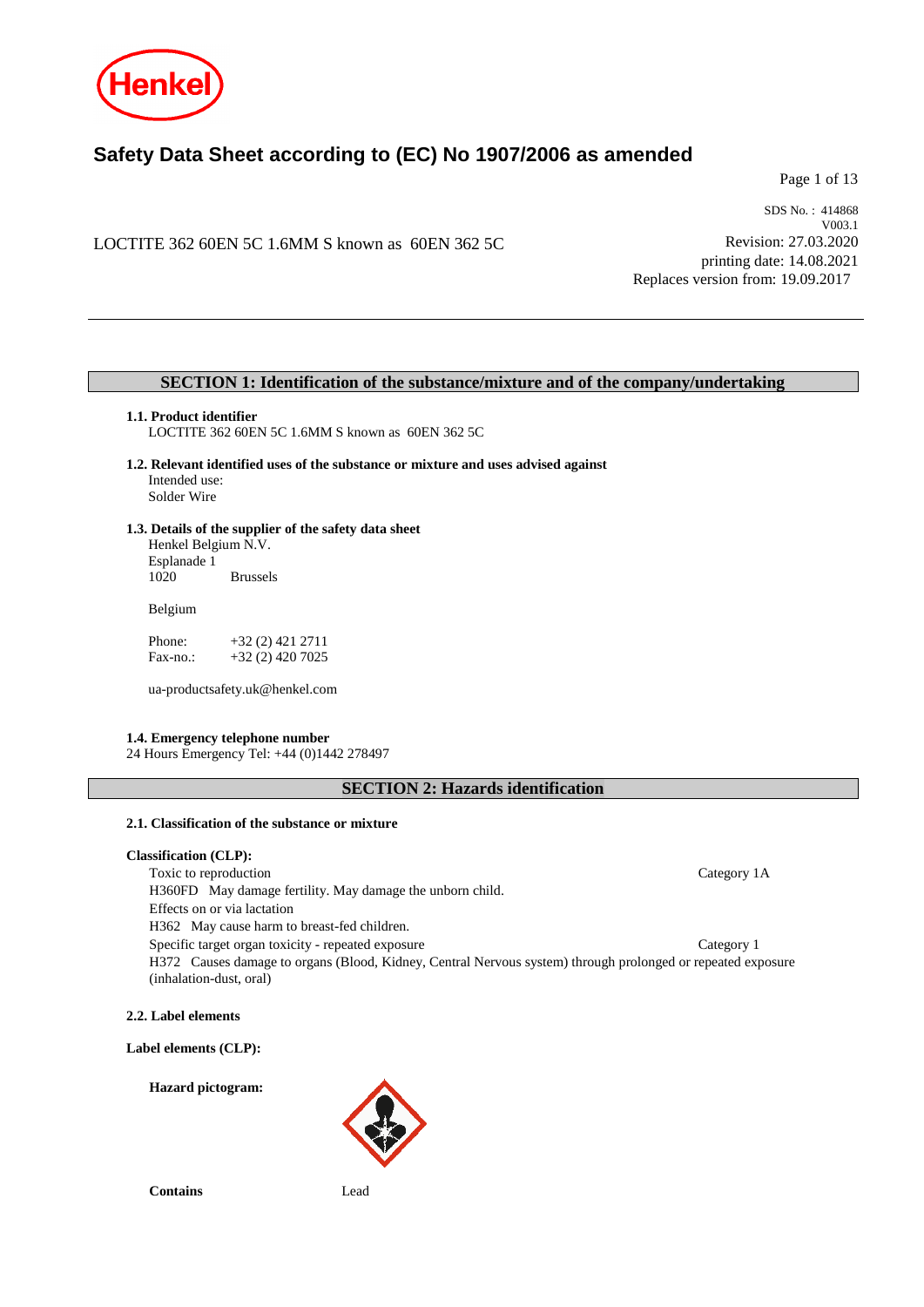| Signal word:                                         | Danger                                                                                                                                                                                                                                             |
|------------------------------------------------------|----------------------------------------------------------------------------------------------------------------------------------------------------------------------------------------------------------------------------------------------------|
| Hazard statement:                                    | H360FD May damage fertility. May damage the unborn child.<br>H362 May cause harm to breast-fed children.<br>H372 Causes damage to organs (Blood, Kidney, Central Nervous system) through<br>prolonged or repeated exposure (inhalation-dust, oral) |
| Supplemental information                             | Restricted to professional users.                                                                                                                                                                                                                  |
| <b>Precautionary statement:</b><br><b>Prevention</b> | P201 Obtain special instructions before use.<br>P <sub>261</sub> Avoid breathing fume.<br>P263 Avoid contact during pregnancy and while nursing.<br>P280 Wear protective gloves/protective clothing.                                               |
| <b>Precautionary statement:</b><br><b>Response</b>   | P308+P313 IF exposed or concerned: Get medical advice/attention.                                                                                                                                                                                   |

#### **2.3. Other hazards**

Avoid breathing fumes given out during soldering.

After handling solder wash hands with soap and water before eating, drinking or smoking.

Flux fumes may irritate the nose, throat and lungs and may after prolonged/repeated exposure give an allergic reaction (asthma).

Keep out of reach of children.

This product contains modified rosin.

Do not heat above 500 °C

Regulations forbid the use of lead solder in any private or public drinking water supply system.

Not fulfilling Persistent, Bioaccumulative and Toxic (PBT), very Persistent and very Bioaccumulative (vPvB) criteria.

### **SECTION 3: Composition/information on ingredients**

#### **3.2. Mixtures**

#### **Declaration of the ingredients according to CLP (EC) No 1272/2008:**

| <b>Hazardous components</b> | <b>EC Number</b>     | content    | <b>Classification</b>                     |
|-----------------------------|----------------------|------------|-------------------------------------------|
| CAS-No.                     | <b>REACH-Reg No.</b> |            |                                           |
| Tin                         | $231 - 141 - 8$      | 50-100 %   |                                           |
| 7440-31-5                   | 01-2119486474-28     |            |                                           |
|                             |                      |            |                                           |
| Lead                        | $231 - 100 - 4$      | $25 - 50%$ | Lact.                                     |
| 7439-92-1                   | 01-2119513221-59     |            | H <sub>362</sub>                          |
|                             |                      |            | Repr. 1A                                  |
|                             |                      |            | <b>H360FD</b>                             |
|                             |                      |            | STOT RE 1: Oral                           |
|                             |                      |            | H372                                      |
|                             |                      |            | STOT RE 1; Inhalation - dust              |
|                             |                      |            | H372                                      |
|                             |                      |            |                                           |
|                             |                      |            | EU. REACH Candidate List of Substances of |
|                             |                      |            | Very High Concern for Authorization       |
|                             |                      |            | (SVHC)                                    |

**For full text of the H - statements and other abbreviations see section 16 "Other information". Substances without classification may have community workplace exposure limits available.**

### **SECTION 4: First aid measures**

#### **4.1. Description of first aid measures**

Inhalation:

Move to fresh air. If symptoms persist, seek medical advice.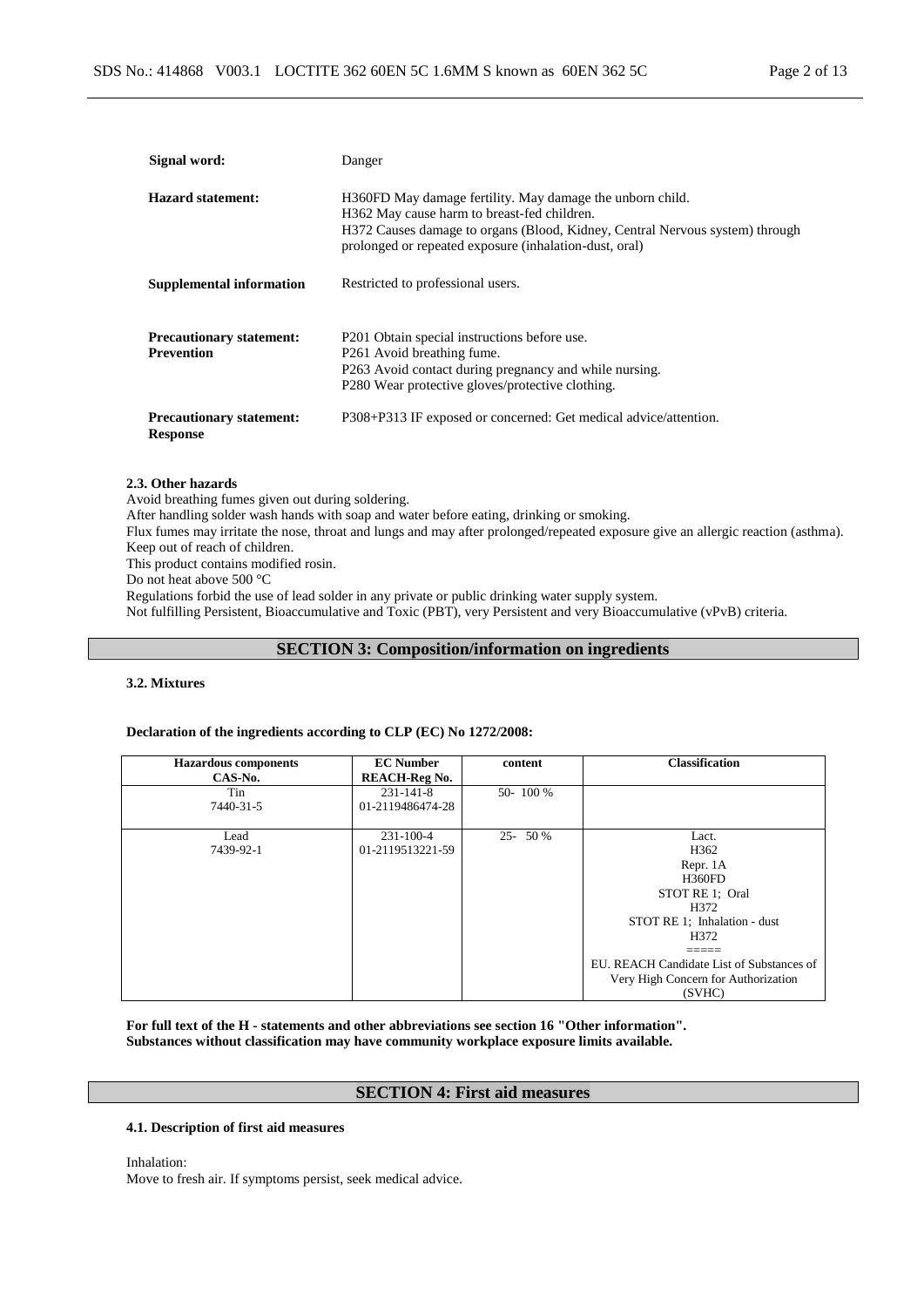Skin contact: Rinse with running water and soap. Obtain medical attention if irritation persists.

Eye contact:

Rinse immediately with plenty of running water (for 10 minutes), seek medical attention from a specialist.

Ingestion: Do not induce vomiting. Seek medical advice.

#### **4.2. Most important symptoms and effects, both acute and delayed**

Flux fumes may irritate the nose, throat and lungs and may after prolonged/repeated exposure give an allergic reaction (asthma).

Prolonged or repeated contact may cause skin irritation.

Prolonged or repeated contact may cause eye irritation.

**4.3. Indication of any immediate medical attention and special treatment needed** See section: Description of first aid measures

#### **SECTION 5: Firefighting measures**

**5.1. Extinguishing media Suitable extinguishing media:** Carbon dioxide, foam, powder Fine water spray

**Extinguishing media which must not be used for safety reasons:** Do not use water on fires where molten metal is present.

#### **5.2. Special hazards arising from the substance or mixture**

High temperatures may produce heavy metal dust, fumes or vapours. The flux medium will give rise to irritating fumes.

#### **5.3. Advice for firefighters**

Wear self-contained breathing apparatus and full protective clothing, such as turn-out gear.

**Additional information:**

The product itself does not burn. Any fire extinguishing action should be appropriate to the surroundings.

### **SECTION 6: Accidental release measures**

#### **6.1. Personal precautions, protective equipment and emergency procedures**

Avoid contact with skin and eyes. Wear protective equipment. Ensure adequate ventilation.

#### **6.2. Environmental precautions**

Do not empty into drains / surface water / ground water.

#### **6.3. Methods and material for containment and cleaning up**

Dispose of contaminated material as waste according to Section 13. Scrape up spilled material and place in a closed container for disposal.

**6.4. Reference to other sections**

See advice in section 8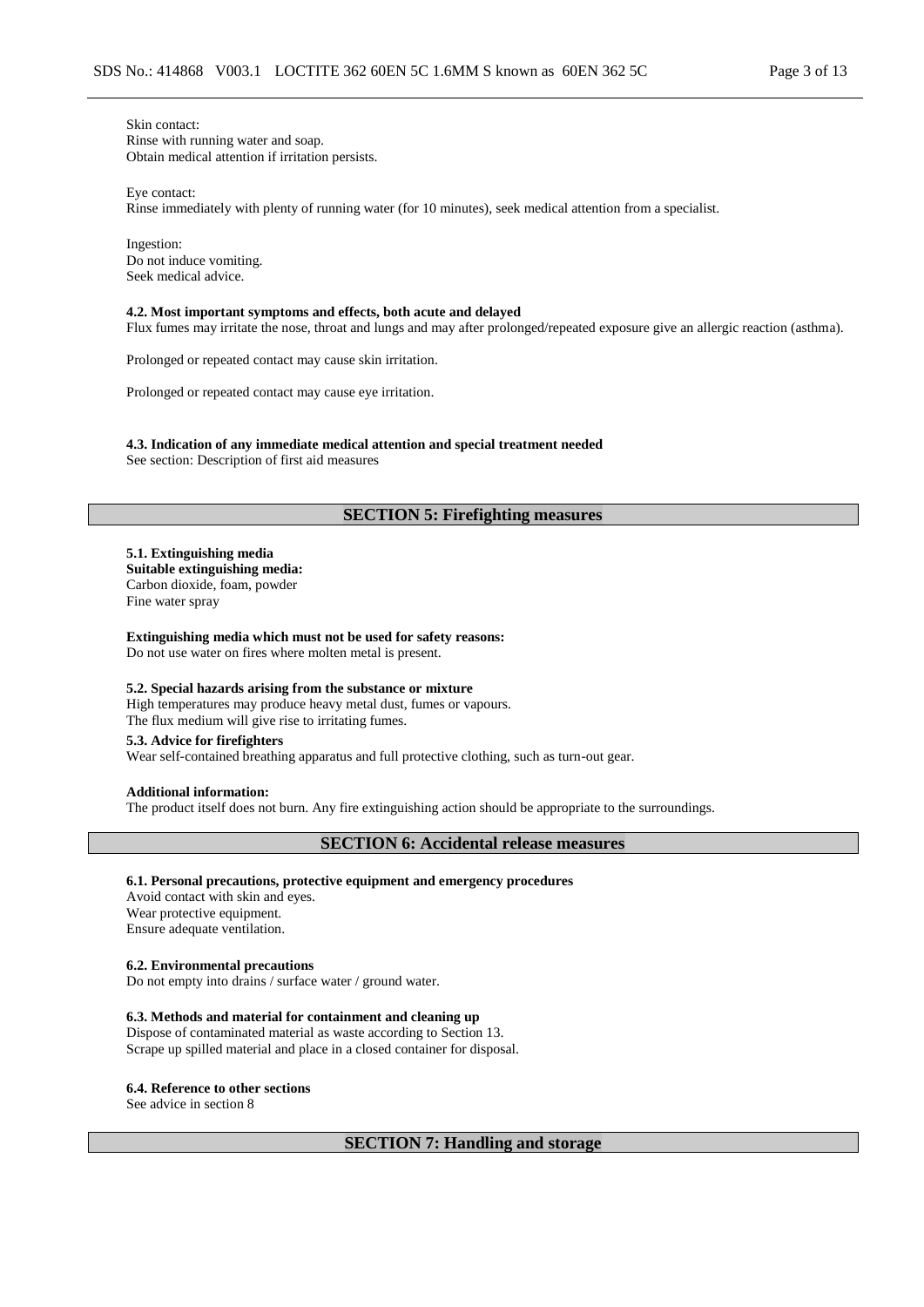Avoid skin and eye contact. See advice in section 8 Extraction is necessary to remove fumes evolved during reflow. When using do not eat, drink or smoke. Wash hands before breaks and immediately after handling the product. Avoid breathing fumes given out during soldering. Do not heat above 500 °C

Hygiene measures:

Good industrial hygiene practices should be observed. Do not eat, drink or smoke while working. After handling solder wash hands with soap and water before eating, drinking or smoking.

#### **7.2. Conditions for safe storage, including any incompatibilities**

Store at room temperature. Refer to Technical Data Sheet

**7.3. Specific end use(s)** Solder Wire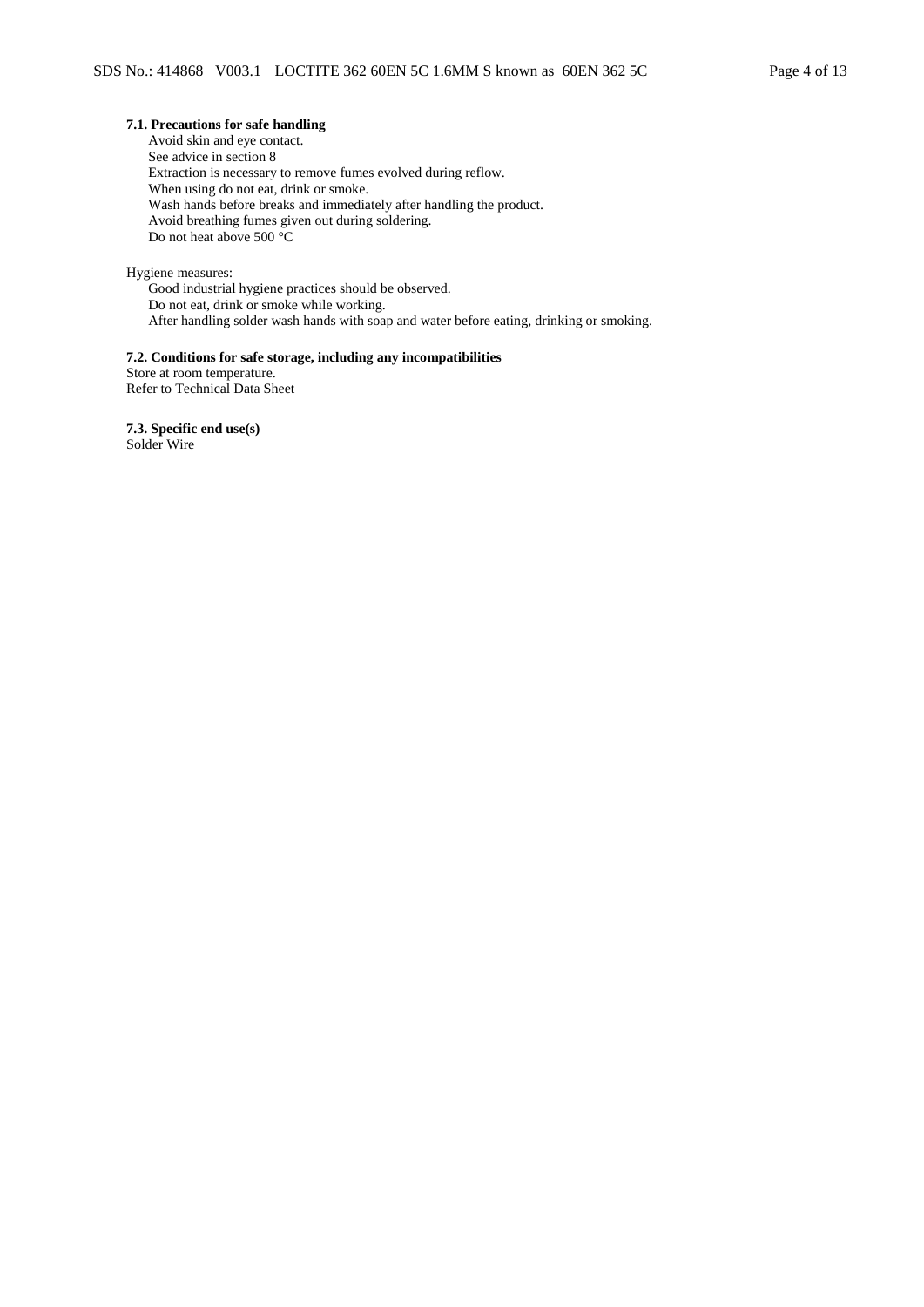# **SECTION 8: Exposure controls/personal protection**

### **8.1. Control parameters**

### **Occupational Exposure Limits**

Valid for

Great Britain

| <b>Ingredient [Regulated substance]</b>                                           | ppm | mg/m <sup>3</sup> | <b>Value type</b>                                             | Short term exposure limit<br>category / Remarks | <b>Regulatory list</b> |
|-----------------------------------------------------------------------------------|-----|-------------------|---------------------------------------------------------------|-------------------------------------------------|------------------------|
| Lead<br>7439-92-1<br>ILEAD AND LEAD COMPOUNDS,<br>OTHER THAN LEAD ALKYLS (AS PB)] |     | 0,15              | Time Weighted Average<br>(TWA):                               |                                                 | EH40 WEL               |
| Lead<br>7439-92-1<br><b>INORGANIC LEAD AND ITS</b><br><b>COMPOUNDS</b>            |     | 0,15              | Time Weighted Average<br>(TWA):                               |                                                 | <b>EU OEL</b>          |
| Lead<br>7439-92-1<br>[LEAD]                                                       |     | 0,075             | TWA (40 h) air exposure<br>limit for medical<br>surveillance: |                                                 | EU OEL II              |
| Lead<br>7439-92-1<br>[LEAD]                                                       |     |                   | <b>Biological Limit Value:</b>                                |                                                 | EU OEL II              |
| Lead<br>7439-92-1<br>[LEAD]                                                       |     |                   | Biological Limit Value for<br>medical surveillance:           |                                                 | EU OEL II              |

### **Occupational Exposure Limits**

Valid for Ireland

| <b>Ingredient [Regulated substance]</b>                                   | ppm | mg/m <sup>3</sup> | Value type                                                    | Short term exposure limit<br>category / Remarks | <b>Regulatory list</b> |
|---------------------------------------------------------------------------|-----|-------------------|---------------------------------------------------------------|-------------------------------------------------|------------------------|
| Tin<br>7440-31-5<br>[TIN, METAL (AS SN)]                                  |     | 2                 | Time Weighted Average<br>(TWA):                               | <b>Indicative OELV</b>                          | IR OEL                 |
| Tin<br>7440-31-5<br><b>[TIN (INORGANIC COMPOUNDS AS</b><br>$SN$ ]         |     | $\overline{2}$    | Time Weighted Average<br>(TWA):                               | Indicative                                      | <b>ECTLV</b>           |
| Lead<br>7439-92-1<br>[LEAD AND ITS COMPOUNDS (EXCEPT<br>TETRAETHYL LEAD)] |     | 0,15              | Time Weighted Average<br>(TWA):                               | <b>Binding OELV</b>                             | IR OEL                 |
| Lead<br>7439-92-1<br><b>INORGANIC LEAD AND ITS</b><br>COMPOUNDS]          |     | 0,15              | Time Weighted Average<br>(TWA):                               |                                                 | EU_OEL                 |
| Lead<br>7439-92-1<br>[LEAD]                                               |     | 0,075             | TWA (40 h) air exposure<br>limit for medical<br>surveillance: |                                                 | EU_OEL_II              |
| Lead<br>7439-92-1<br>[LEAD]                                               |     |                   | <b>Biological Limit Value:</b>                                |                                                 | EU_OEL_II              |
| Lead<br>7439-92-1<br>[LEAD]                                               |     |                   | Biological Limit Value for<br>medical surveillance:           |                                                 | EU OEL II              |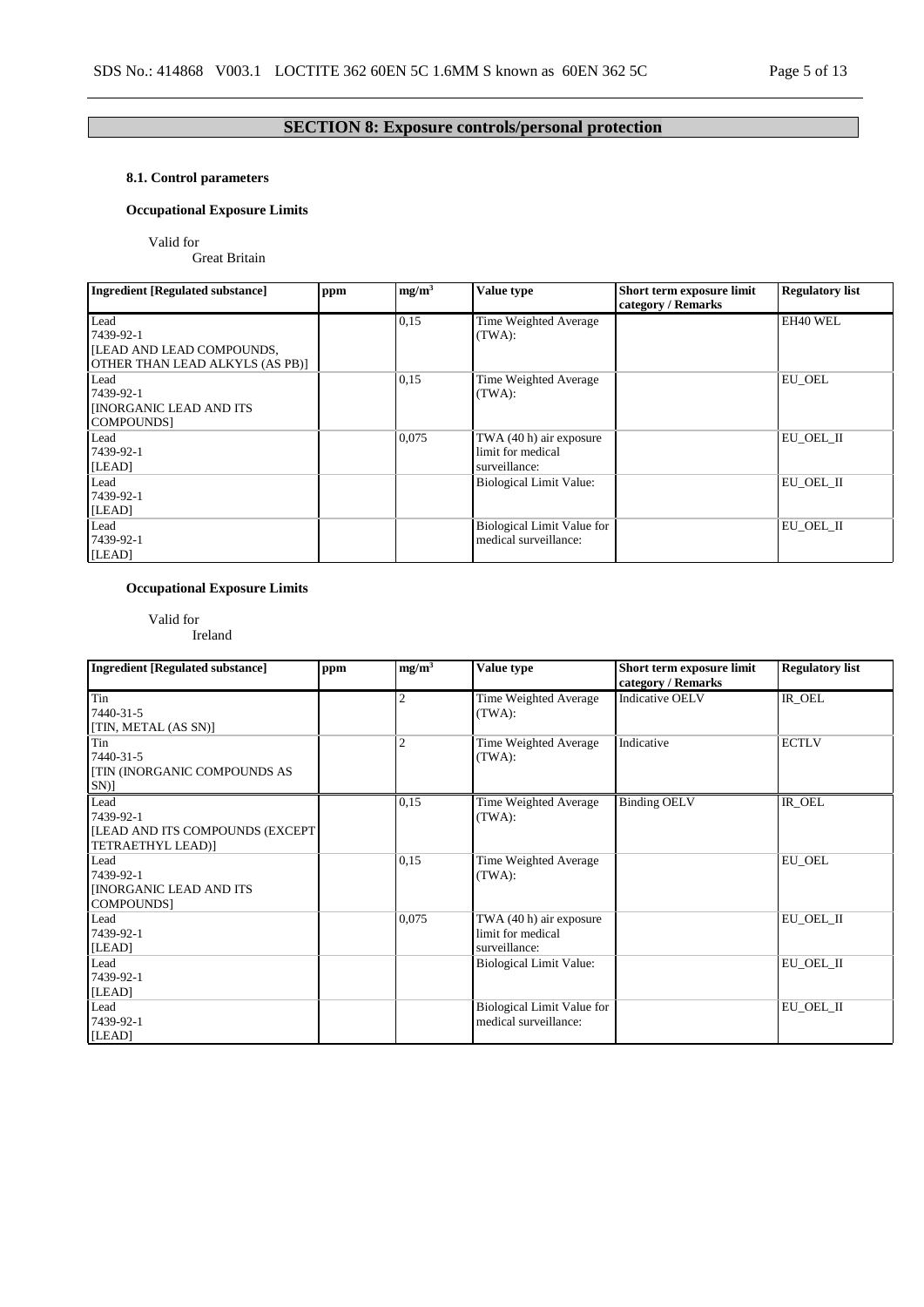### **Predicted No-Effect Concentration (PNEC):**

| Name on list     | <b>Environmental Exposure</b><br>Compartment | period | <b>Value</b> |     |                     |        | <b>Remarks</b>       |
|------------------|----------------------------------------------|--------|--------------|-----|---------------------|--------|----------------------|
|                  |                                              |        | mg/l         | ppm | mg/kg               | others |                      |
| Tin              | aqua                                         |        |              |     |                     |        | no hazard identified |
| 7440-31-5        | (freshwater)                                 |        |              |     |                     |        |                      |
| Tin              | aqua (marine                                 |        |              |     |                     |        | no hazard identified |
| 7440-31-5        | water)                                       |        |              |     |                     |        |                      |
| Tin              | sewage                                       |        |              |     |                     |        | no hazard identified |
| 7440-31-5        | treatment plant                              |        |              |     |                     |        |                      |
|                  | (STP)                                        |        |              |     |                     |        |                      |
| Tin<br>7440-31-5 | sediment                                     |        |              |     |                     |        | no hazard identified |
|                  | (freshwater)                                 |        |              |     |                     |        |                      |
| Tin<br>7440-31-5 | sediment<br>(marine water)                   |        |              |     |                     |        | no hazard identified |
| Tin              | Air                                          |        |              |     |                     |        | no hazard identified |
| $7440 - 31 - 5$  |                                              |        |              |     |                     |        |                      |
| Tin              | Soil                                         |        |              |     |                     |        | no hazard identified |
| 7440-31-5        |                                              |        |              |     |                     |        |                      |
| Tin              | Predator                                     |        |              |     |                     |        | no potential for     |
| 7440-31-5        |                                              |        |              |     |                     |        | bioaccumulation      |
| Lead             | aqua                                         |        | 0.0031       |     |                     |        |                      |
| 7439-92-1        | (freshwater)                                 |        | mg/1         |     |                     |        |                      |
| Lead             | aqua (marine                                 |        | 0,0035       |     |                     |        |                      |
| 7439-92-1        | water)                                       |        | mg/1         |     |                     |        |                      |
| Lead             | sewage                                       |        | $0,1$ mg/l   |     |                     |        |                      |
| 7439-92-1        | treatment plant                              |        |              |     |                     |        |                      |
|                  | (STP)                                        |        |              |     |                     |        |                      |
| Lead             | sediment                                     |        |              |     | $174 \text{ mg/kg}$ |        |                      |
| 7439-92-1        | (freshwater)                                 |        |              |     |                     |        |                      |
| Lead             | sediment                                     |        |              |     | $164$ mg/kg         |        |                      |
| 7439-92-1        | (marine water)                               |        |              |     |                     |        |                      |
| Lead             | Soil                                         |        |              |     | $212$ mg/kg         |        |                      |
| 7439-92-1        |                                              |        |              |     |                     |        |                      |
| Lead             | oral                                         |        |              |     | $10.9$ mg/kg        |        |                      |
| 7439-92-1        |                                              |        |              |     |                     |        |                      |

### **Derived No-Effect Level (DNEL):**

| Name on list    | <b>Application</b> | <b>Route of</b> | <b>Health Effect</b> | <b>Exposure</b> | <b>Value</b>       | <b>Remarks</b>       |
|-----------------|--------------------|-----------------|----------------------|-----------------|--------------------|----------------------|
|                 | Area               | <b>Exposure</b> |                      | <b>Time</b>     |                    |                      |
| Tin             | General            | dermal          | Long term            |                 | $80 \text{ mg/kg}$ | no hazard identified |
| 7440-31-5       | population         |                 | exposure -           |                 |                    |                      |
|                 |                    |                 | systemic effects     |                 |                    |                      |
| $T_{\text{in}}$ | Workers            | inhalation      | Long term            |                 | $71 \text{ mg/m}$  | no hazard identified |
| 7440-31-5       |                    |                 | exposure -           |                 |                    |                      |
|                 |                    |                 | systemic effects     |                 |                    |                      |
| Tin             | Workers            | dermal          | Long term            |                 | $10 \text{ mg/kg}$ | no hazard identified |
| 7440-31-5       |                    |                 | exposure -           |                 |                    |                      |
|                 |                    |                 | systemic effects     |                 |                    |                      |
| Tin             | General            | inhalation      | Long term            |                 | $17 \text{ mg/m}$  | no hazard identified |
| 7440-31-5       | population         |                 | exposure -           |                 |                    |                      |
|                 |                    |                 | systemic effects     |                 |                    |                      |
| Tin             | General            | oral            | Long term            |                 | $5 \text{ mg/kg}$  | no hazard identified |
| 7440-31-5       | population         |                 | exposure -           |                 |                    |                      |
|                 |                    |                 | systemic effects     |                 |                    |                      |

### **Biological Exposure Indices:**

None

### **8.2. Exposure controls:**

Engineering controls:

Extraction is necessary to remove fumes evolved during reflow. Ensure adequate ventilation, especially in confined areas.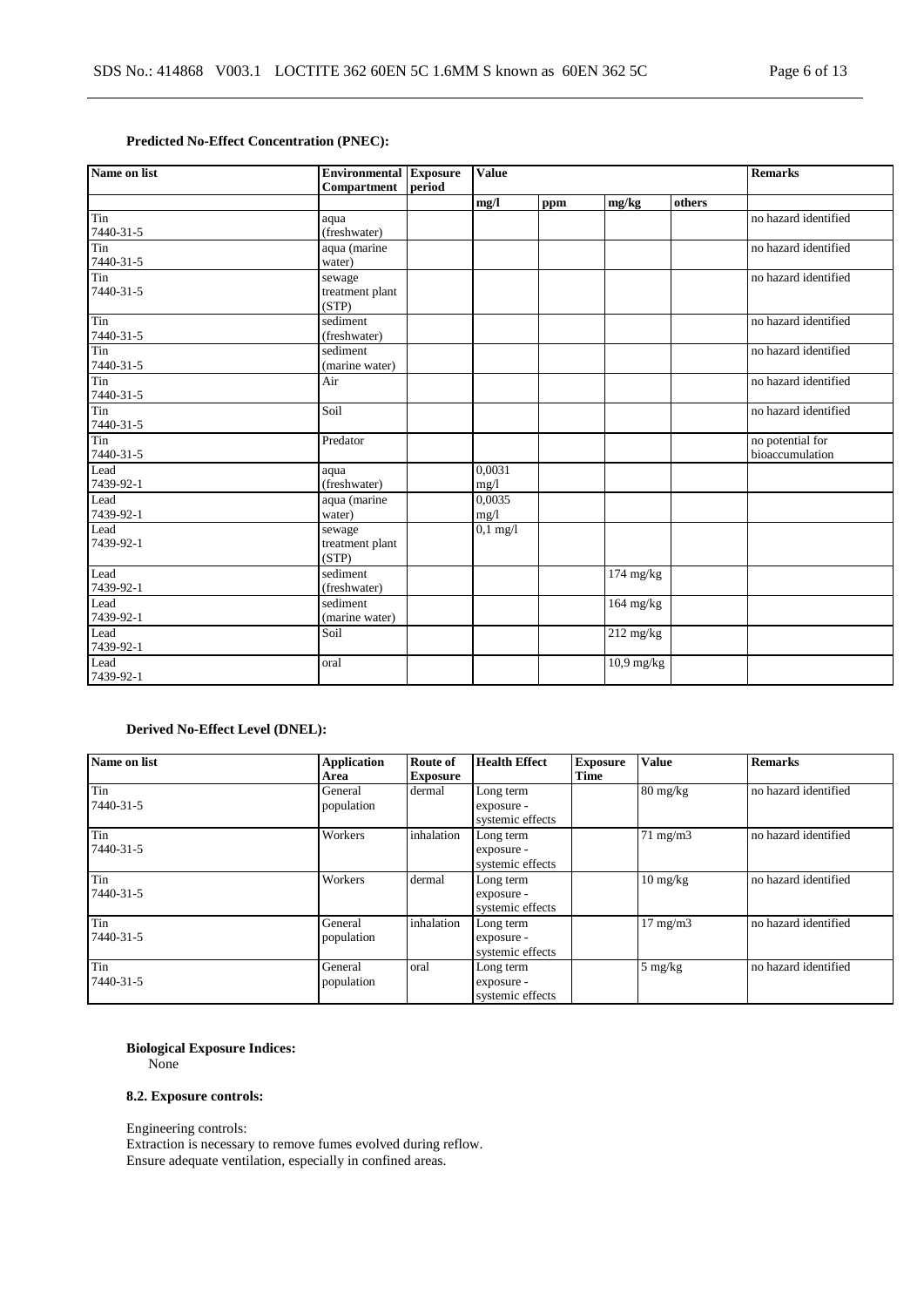Respiratory protection:

Ensure adequate ventilation.

An approved mask or respirator fitted with an organic vapour cartridge should be worn if the product is used in a poorly ventilated area

In case of aerosol formation, we recommend wearing of appropriate respiratory protection equipment with ABEK P2 filter (EN 14387).

This recommendation should be matched to local conditions.

Hand protection:

Chemical-resistant protective gloves (EN 374).

Suitable materials for short-term contact or splashes (recommended: at least protection index 2, corresponding to > 30 minutes permeation time as per EN 374):

nitrile rubber (NBR; >= 0.4 mm thickness)

Suitable materials for longer, direct contact (recommended: protection index 6, corresponding to > 480 minutes permeation time as per EN 374):

nitrile rubber (NBR; >= 0.4 mm thickness)

This information is based on literature references and on information provided by glove manufacturers, or is derived by analogy with similar substances. Please note that in practice the working life of chemical-resistant protective gloves may be considerably shorter than the permeation time determined in accordance with EN 374 as a result of the many influencing factors (e.g. temperature). If signs of wear and tear are noticed then the gloves should be replaced.

Eye protection:

Safety glasses with sideshields or chemical safety goggles should be worn if there is a risk of splashing. Protective eye equipment should conform to EN166.

Skin protection: Wear suitable protective clothing. Protective clothing should conform to EN 14605 for liquid splashes or to EN 13982 for dusts.

Advices to personal protection equipment:

The information provided on personal protective equipment is for guidance purposes only. A full risk assessment should be conducted prior to using this product to determine the appropriate personal protective equipment to suit local conditions. Personal protective equipment should conform to the relevant EN standard.

### **SECTION 9: Physical and chemical properties**

#### **9.1. Information on basic physical and chemical properties**

| Appearance                                   | solid                                                   |
|----------------------------------------------|---------------------------------------------------------|
| Odor<br>Odour threshold                      | grey<br>odourless<br>No data available / Not applicable |
|                                              |                                                         |
| pH                                           | No data available / Not applicable                      |
| Melting point                                | 183,0 - 188,0 °C (361.4 - 370.4 °F)                     |
| Solidification temperature                   | No data available / Not applicable                      |
| Initial boiling point                        | No data available / Not applicable                      |
| Flash point                                  | Not applicable                                          |
| Evaporation rate                             | No data available / Not applicable                      |
| Flammability                                 | No data available / Not applicable                      |
| <b>Explosive limits</b>                      | No data available / Not applicable                      |
| Vapour pressure                              | No data available / Not applicable                      |
| Relative vapour density:                     | No data available / Not applicable                      |
| Density                                      | $8,5 \text{ g/cm}$                                      |
| $\left( \right)$                             |                                                         |
| Bulk density                                 | No data available / Not applicable                      |
| Solubility                                   | No data available / Not applicable                      |
| Solubility (qualitative)<br>(Solvent: Water) | Insoluble                                               |
| Partition coefficient: n-octanol/water       | Not applicable                                          |
| Auto-ignition temperature                    | No data available / Not applicable                      |
| Decomposition temperature                    | No data available / Not applicable                      |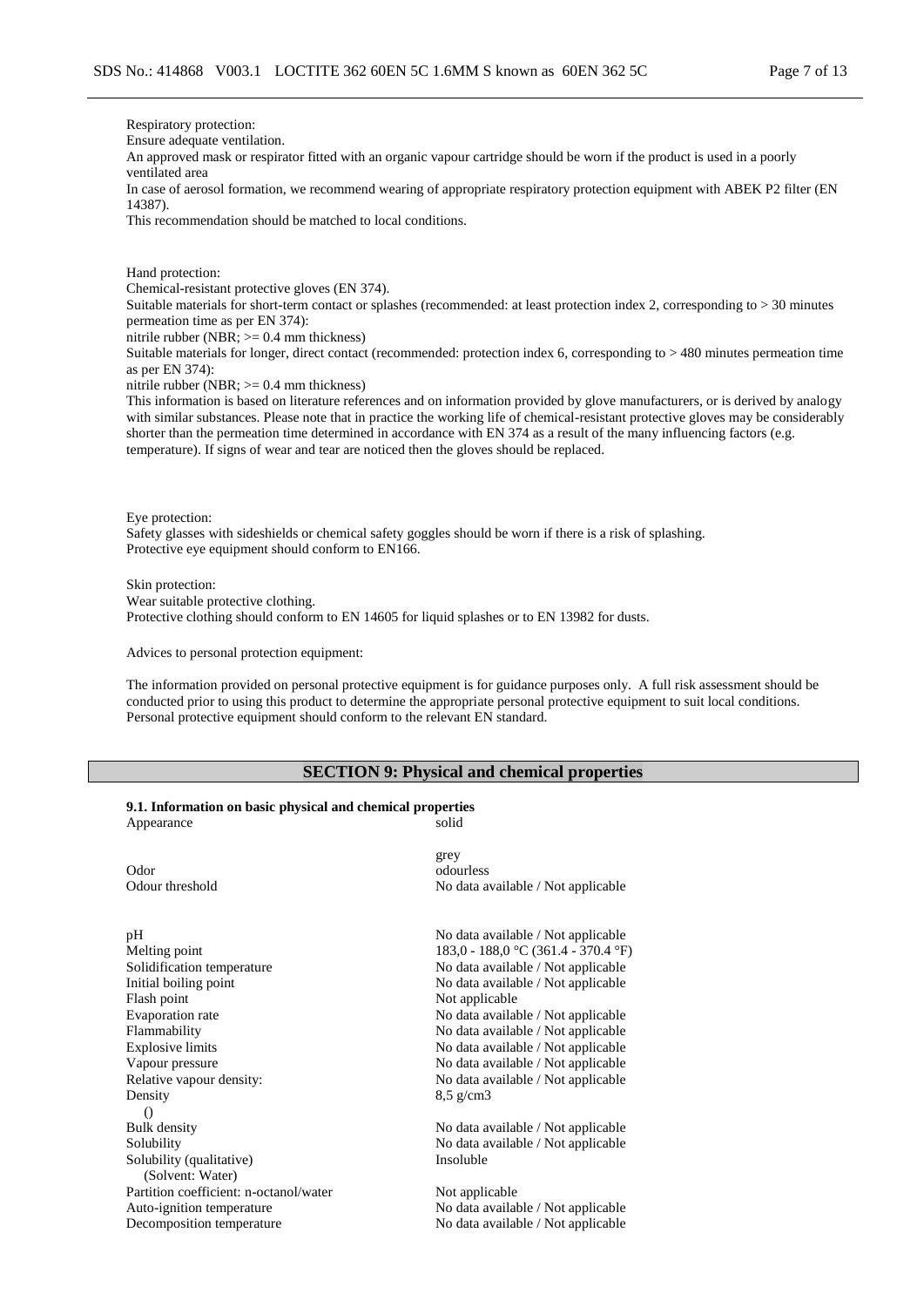Viscosity No data available / Not applicable Viscosity (kinematic) No data available / Not applicable Explosive properties No data available / Not applicable Oxidising properties No data available / Not applicable

#### **9.2. Other information**

No data available / Not applicable

### **SECTION 10: Stability and reactivity**

#### **10.1. Reactivity**

Solder alloy will react with concentrated nitric acid to produce toxic fumes of nitrogen oxides. Reacts with strong oxidants.

#### **10.2. Chemical stability**

Stable under recommended storage conditions.

#### **10.3. Possibility of hazardous reactions**

See section reactivity

#### **10.4. Conditions to avoid**

Stable under normal conditions of storage and use.

#### **10.5. Incompatible materials**

See section reactivity.

#### **10.6. Hazardous decomposition products**

Thermal decomposition can lead to release of irritating gases and vapors.

#### **SECTION 11: Toxicological information**

#### **General toxicological information:**

Prolonged or repeated contact may cause skin irritation. Prolonged or repeated contact may cause eye irritation. Fumes emitted during soldering may irritate the skin.

#### **11.1. Information on toxicological effects**

#### **Acute oral toxicity:**

The mixture is classified based on calculation method referring to the classified substances present in the mixture.

| <b>Hazardous substances</b> | Value | Value           | <b>Species</b> | <b>Method</b>                                   |
|-----------------------------|-------|-----------------|----------------|-------------------------------------------------|
| CAS-No.                     | type  |                 |                |                                                 |
| Tin                         | LD50  | $>$ 2.000 mg/kg | rat            | <b>OECD</b> Guideline 423 (Acute Oral toxicity) |
| 7440-31-5                   |       |                 |                |                                                 |
| Lead                        | LD50  | $>$ 2.000 mg/kg | rat            | OECD Guideline 423 (Acute Oral toxicity)        |
| 7439-92-1                   |       |                 |                |                                                 |

#### **Acute dermal toxicity:**

The mixture is classified based on calculation method referring to the classified substances present in the mixture.

| Value | Value               | <b>Species</b> | Method                                            |
|-------|---------------------|----------------|---------------------------------------------------|
| type  |                     |                |                                                   |
| LD50  | $>$ 2.000 mg/kg     | rat            | <b>OECD</b> Guideline 402 (Acute Dermal Toxicity) |
|       |                     |                |                                                   |
| LD50  | $\cdot$ 2.000 mg/kg | rat            | <b>OECD</b> Guideline 402 (Acute Dermal Toxicity) |
|       |                     |                |                                                   |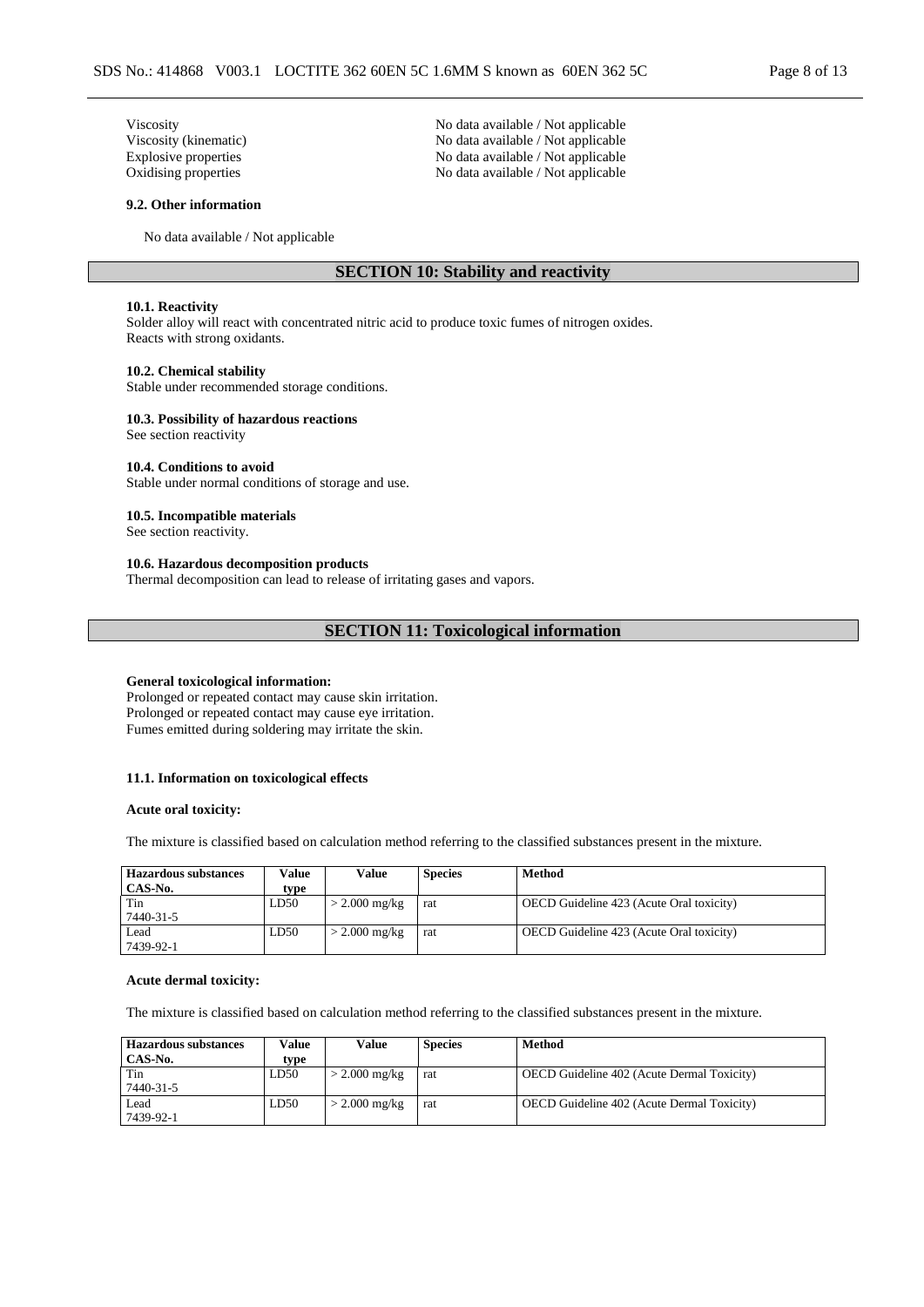#### **Acute inhalative toxicity:**

Fumes evolved at soldering temperatures will irritate the nose, throat and lungs. Prolonged or repeated exposure to flux fumes may result in sensitisation in sensitive workers.

| <b>Hazardous substances</b> | Value | Value               | <b>Test atmosphere</b> | <b>Exposure</b> | <b>Species</b> | Method                    |
|-----------------------------|-------|---------------------|------------------------|-----------------|----------------|---------------------------|
| CAS-No.                     | tvpe  |                     |                        | time            |                |                           |
| Lead                        | LC50  | $5.05 \text{ me}/1$ | dust/mist              | 4 h             | rat            | OECD Guideline 403 (Acute |
| 7439-92-1                   |       |                     |                        |                 |                | Inhalation Toxicity)      |

#### **Skin corrosion/irritation:**

The mixture is classified based on calculation method referring to the classified substances present in the mixture.

| <b>Hazardous substances</b><br>CAS-No. | Result         | <b>Exposure</b><br>time | <b>Species</b> | Method                                                   |
|----------------------------------------|----------------|-------------------------|----------------|----------------------------------------------------------|
| Tin                                    | not irritating |                         | rabbit         | OECD Guideline 404 (Acute Dermal Irritation / Corrosion) |
| 7440-31-5                              |                |                         |                |                                                          |

#### **Serious eye damage/irritation:**

Fumes emitted during soldering may irritate the eyes.

| <b>Hazardous substances</b><br>CAS-No. | <b>Result</b>  | <b>Exposure</b><br>time | <b>Species</b> | Method                                                       |
|----------------------------------------|----------------|-------------------------|----------------|--------------------------------------------------------------|
| Tin<br>7440-31-5                       | not irritating |                         | rabbit         | <b>OECD</b> Guideline 405 (Acute Eye Irritation / Corrosion) |

#### **Respiratory or skin sensitization:**

No data available.

#### **Germ cell mutagenicity:**

The mixture is classified based on threshold limits referring to the classified substances present in the mixture.

| <b>Hazardous substances</b><br>CAS-No. | <b>Result</b> | Type of study /<br>Route of | <b>Metabolic</b><br>activation / | <b>Species</b> | <b>Method</b>                |
|----------------------------------------|---------------|-----------------------------|----------------------------------|----------------|------------------------------|
|                                        |               | administration              | <b>Exposure time</b>             |                |                              |
| Tin                                    | negative      | bacterial reverse           | with and without                 |                | <b>OECD</b> Guideline 471    |
| 7440-31-5                              |               | mutation assay (e.g.        |                                  |                | (Bacterial Reverse Mutation) |
|                                        |               | Ames test)                  |                                  |                | Assay)                       |
| Tin                                    | negative      | in vitro mammalian          | with and without                 |                | OECD Guideline 473 (In vitro |
| 7440-31-5                              |               | chromosome                  |                                  |                | Mammalian Chromosome         |
|                                        |               | aberration test             |                                  |                | <b>Aberration Test</b> )     |
| Tin                                    | negative      | mammalian cell              | with and without                 |                | OECD Guideline 476 (In vitro |
| 7440-31-5                              |               | gene mutation assay         |                                  |                | Mammalian Cell Gene          |
|                                        |               |                             |                                  |                | <b>Mutation Test</b> )       |

#### **Carcinogenicity**

No data available.

#### **Reproductive toxicity:**

The mixture is classified based on threshold limits referring to the classified substances present in the mixture.

| <b>Hazardous substances</b> | <b>Result / Value</b>   | Test type | Route of     | <b>Species</b> | Method                 |
|-----------------------------|-------------------------|-----------|--------------|----------------|------------------------|
| CAS-No.                     |                         |           | application  |                |                        |
| Tin                         | NOAEL $P > 1.000$ mg/kg |           | oral: gavage | rat            | OECD Guideline 421     |
| 7440-31-5                   |                         |           |              |                | (Reproduction /        |
|                             |                         |           |              |                | Developmental Toxicity |
|                             |                         |           |              |                | Screening Test)        |

#### **STOT-single exposure:**

No data available.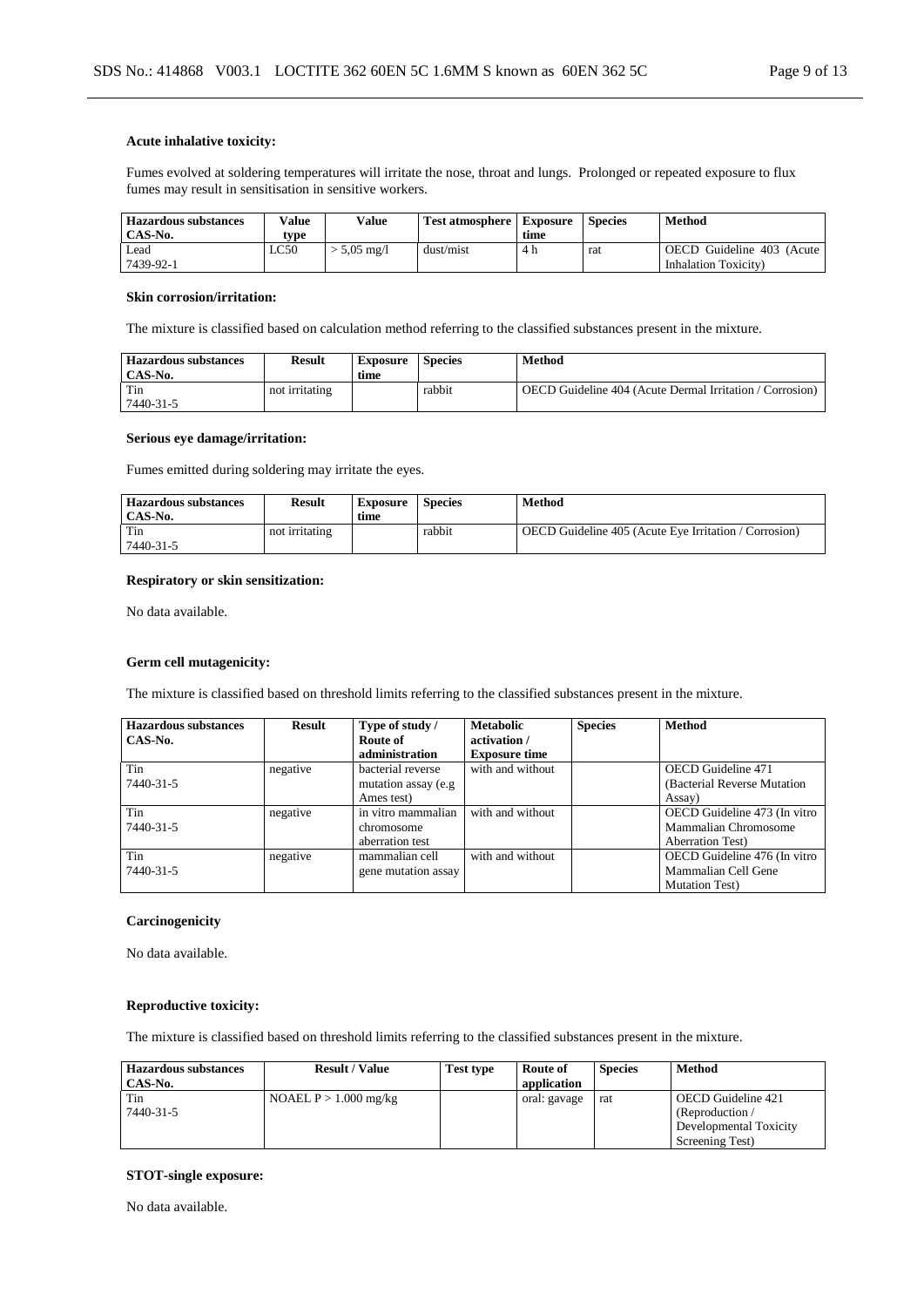#### **STOT-repeated exposure::**

The mixture is classified based on threshold limits referring to the classified substances present in the mixture.

| <b>Hazardous substances</b><br>CAS-No. | <b>Result / Value</b> | Route of<br>application | <b>Exposure time</b> /<br><b>Frequency of</b><br>treatment | <b>Species</b> | Method                                                                    |
|----------------------------------------|-----------------------|-------------------------|------------------------------------------------------------|----------------|---------------------------------------------------------------------------|
| Tin<br>7440-31-5                       | $NOAEL > 1.000$ mg/kg | oral: gavage            | 28 days<br>daily                                           | rat            | OECD Guideline 407<br>(Repeated Dose 28-Day)<br>Oral Toxicity in Rodents) |

#### **Aspiration hazard:**

No data available.

### **SECTION 12: Ecological information**

#### **General ecological information:**

Do not empty into drains / surface water / ground water.

#### **12.1. Toxicity**

#### **Toxicity (Fish):**

The mixture is classified based on calculation method referring to the classified substances present in the mixture.

| <b>Hazardous substances</b><br>CAS-No. | <b>Value</b><br>type | Value | <b>Exposure time Species</b> |                     | Method                                            |
|----------------------------------------|----------------------|-------|------------------------------|---------------------|---------------------------------------------------|
| Tin<br>7440-31-5                       | LC50                 |       | 96 h                         | Pimephales promelas | OECD Guideline 203 (Fish,<br>Acute Toxicity Test) |

### **Toxicity (Daphnia):**

No data available.

### **Chronic toxicity to aquatic invertebrates**

The mixture is classified based on calculation method referring to the classified substances present in the mixture.

| <b>Hazardous substances</b> | Value | <b>Value</b> | <b>Exposure time Species</b> |                    | Method           |
|-----------------------------|-------|--------------|------------------------------|--------------------|------------------|
| CAS-No.                     | type  |              |                              |                    |                  |
| Tin                         | NOEC  |              | u                            | Ceriodaphnia dubia | other guideline: |
| 7440-31-5                   |       |              |                              |                    |                  |

### **Toxicity (Algae):**

The mixture is classified based on calculation method referring to the classified substances present in the mixture.

| <b>Hazardous substances</b> | Value | Value | <b>Exposure time Species</b> |                                                           | Method                  |
|-----------------------------|-------|-------|------------------------------|-----------------------------------------------------------|-------------------------|
| CAS-No.                     | type  |       |                              |                                                           |                         |
| Tin                         | EC50  |       | 72 h                         | Pseudokirchneriella subcapitata OECD Guideline 201 (Alga, |                         |
| 7440-31-5                   |       |       |                              |                                                           | Growth Inhibition Test) |
| Tin                         | NOEC  |       | 72 h                         | Pseudokirchneriella subcapitata OECD Guideline 201 (Alga, |                         |
| 7440-31-5                   |       |       |                              |                                                           | Growth Inhibition Test) |

#### **Toxicity to microorganisms**

The mixture is classified based on calculation method referring to the classified substances present in the mixture.

| <b>Hazardous substances</b> | Value | Value | <b>Exposure time Species</b> |                                                  | Method                              |
|-----------------------------|-------|-------|------------------------------|--------------------------------------------------|-------------------------------------|
| CAS-No.                     | tvpe  |       |                              |                                                  |                                     |
| Tin                         | EC50  |       |                              | activated sludge of a                            | <b>OECD</b> Guideline 209           |
| 7440-31-5                   |       |       |                              | predominantly domestic sewage (Activated Sludge, |                                     |
|                             |       |       |                              |                                                  | <b>Respiration Inhibition Test)</b> |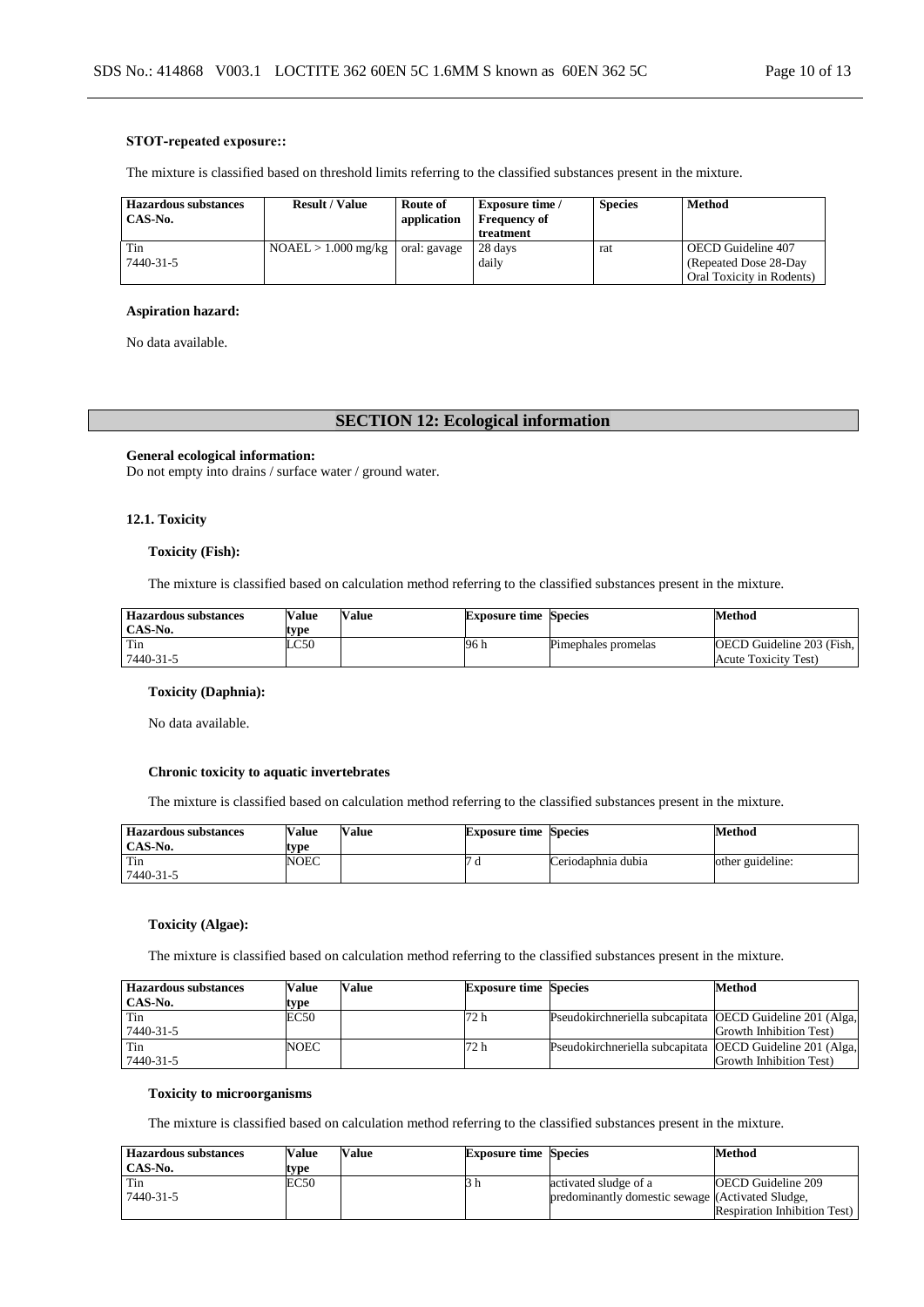#### **12.2. Persistence and degradability**

The product is not biodegradable.

No substance data available.

#### **12.3. Bioaccumulative potential**

No data available.

#### **12.4. Mobility in soil**

The product is insoluble and sinks in water.

No substance data available.

#### **12.5. Results of PBT and vPvB assessment**

| <b>Hazardous substances</b> | <b>PBT</b> / vPvB                                                                        |
|-----------------------------|------------------------------------------------------------------------------------------|
| CAS-No.                     |                                                                                          |
| Tin                         | Not fulfilling Persistent, Bioaccumulative and Toxic (PBT), very Persistent and very     |
| 7440-31-5                   | Bioaccumulative (vPvB) criteria.                                                         |
| Lead                        | According to Annex XIII of regulation (EC) 1907/2006 a PBT and vPvB assessment shall not |
| 7439-92-1                   | be conducted for inorganic substances.                                                   |

#### **12.6. Other adverse effects**

No data available.

#### **SECTION 13: Disposal considerations**

#### **13.1. Waste treatment methods**

Product disposal:

Otherwise dispose of in accordance with local and national regulations. Wherever possible unwanted solder alloy should be recycled for recovery of metal.

#### Disposal of uncleaned packages:

After use, tubes, cartons and bottles containing residual product should be disposed of as chemically contaminated waste in an authorised legal land fill site or incinerated.

Waste code

06 04 05 - wastes containing other heavy metals

The valid EWC waste code numbers are source-related. The manufacturer is therefore unable to specify EWC waste codes for the articles or products used in the various sectors. The EWC codes listed are intended as a recommendation for users. We will be happy to advise you.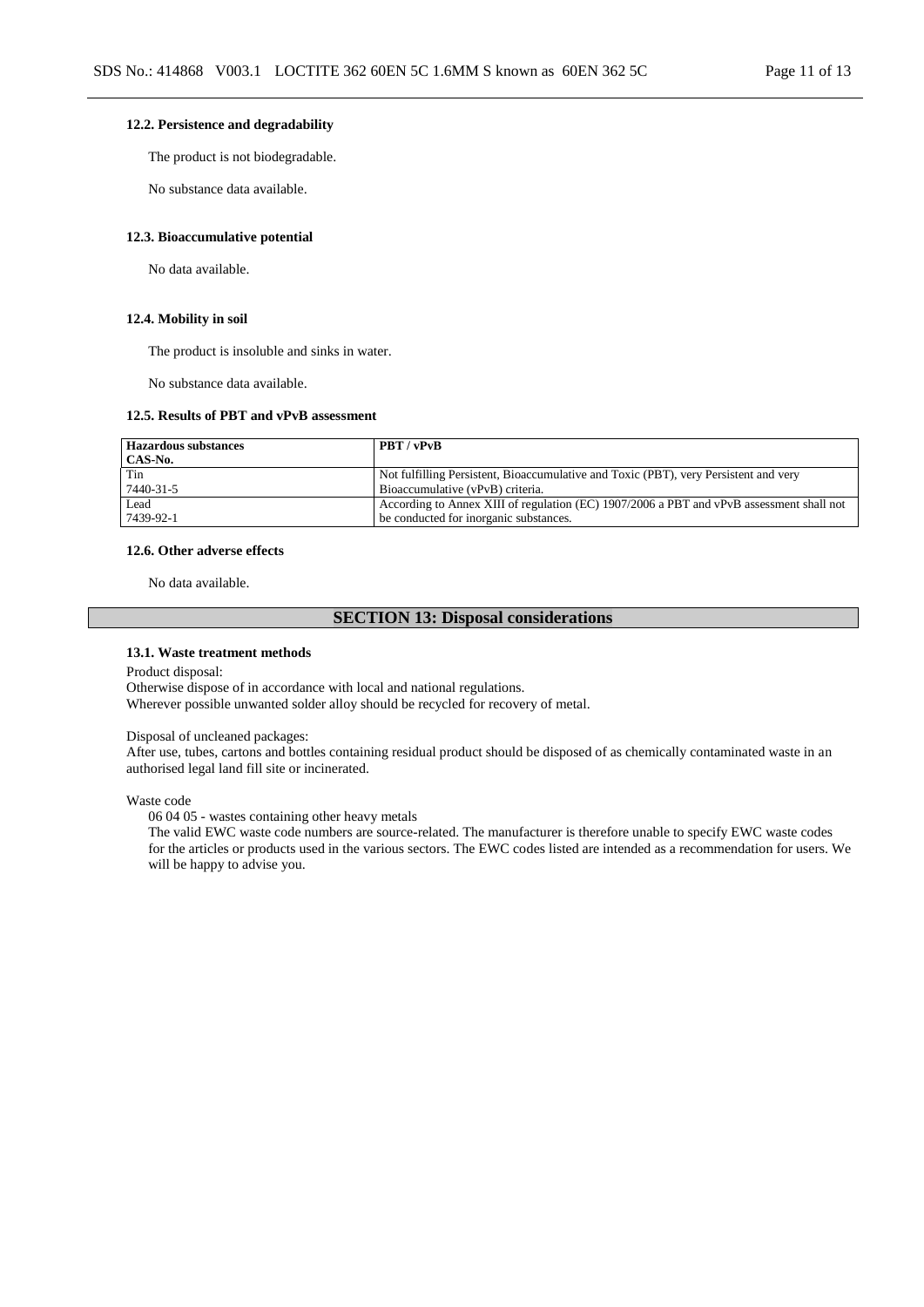### **SECTION 14: Transport information**

| 14.1. | <b>UN</b> number             |                                                                    |
|-------|------------------------------|--------------------------------------------------------------------|
|       | ADR                          | Not dangerous goods                                                |
|       | RID                          | Not dangerous goods                                                |
|       | <b>ADN</b>                   | Not dangerous goods                                                |
|       | <b>IMDG</b>                  | Not dangerous goods                                                |
|       | IATA                         | Not dangerous goods                                                |
| 14.2. |                              | UN proper shipping name                                            |
|       | ADR                          | Not dangerous goods                                                |
|       | <b>RID</b>                   | Not dangerous goods                                                |
|       | ADN                          | Not dangerous goods                                                |
|       | IMDG                         | Not dangerous goods                                                |
|       | IATA                         | Not dangerous goods                                                |
| 14.3. |                              | <b>Transport hazard class(es)</b>                                  |
|       | ADR                          | Not dangerous goods                                                |
|       | <b>RID</b>                   | Not dangerous goods                                                |
|       | ADN                          | Not dangerous goods                                                |
|       | IMDG                         | Not dangerous goods                                                |
|       | IATA                         | Not dangerous goods                                                |
|       |                              |                                                                    |
| 14.4. | <b>Packing group</b>         |                                                                    |
|       | ADR                          | Not dangerous goods                                                |
|       | <b>RID</b>                   | Not dangerous goods                                                |
|       | ADN                          | Not dangerous goods                                                |
|       | IMDG                         | Not dangerous goods                                                |
|       | <b>IATA</b>                  | Not dangerous goods                                                |
| 14.5. | <b>Environmental hazards</b> |                                                                    |
|       |                              |                                                                    |
|       | <b>ADR</b>                   | not applicable                                                     |
|       | RID                          | not applicable                                                     |
|       | ADN                          | not applicable                                                     |
|       | IMDG                         | not applicable                                                     |
|       | IATA                         | not applicable                                                     |
| 14.6. |                              | Special precautions for user                                       |
|       | ADR                          | not applicable                                                     |
|       | RID.                         | not applicable                                                     |
|       | ADN                          | not applicable                                                     |
|       | IMDG                         | not applicable                                                     |
|       | IATA                         | not applicable                                                     |
| 14.7. |                              | Transport in bulk according to Annex II of Marpol and the IBC Code |
|       | not applicable               |                                                                    |
|       |                              |                                                                    |

# **SECTION 15: Regulatory information**

- **15.1. Safety, health and environmental regulations/legislation specific for the substance or mixture**
	- VOC content (2010/75/EC)

## $< 3 %$

### **15.2. Chemical safety assessment**

A chemical safety assessment has not been carried out.